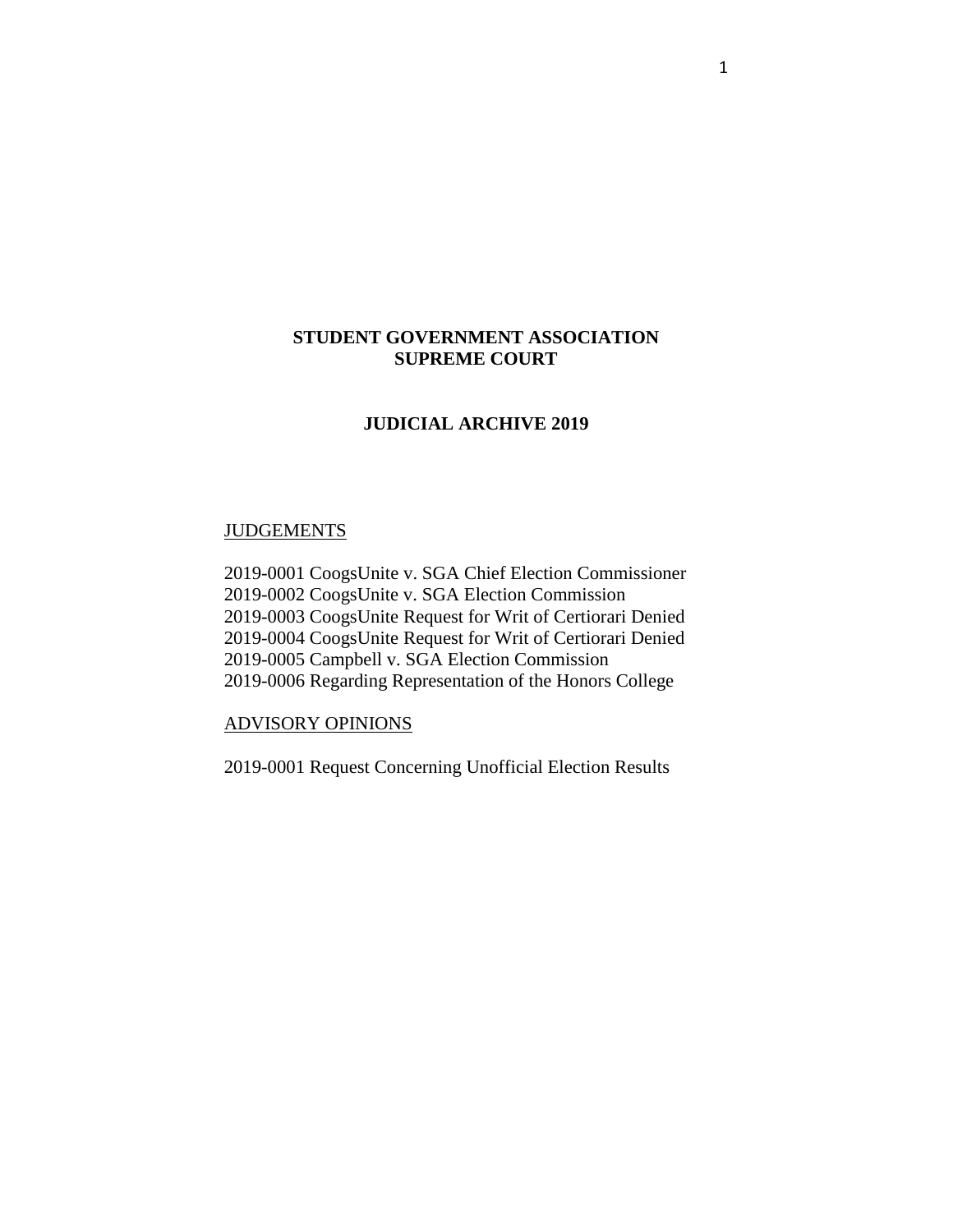## **CoogsUnite v. Student Government Association Chief Election Commissioner**

## No. 2019-0001

## [February 18, 2019]

Complaint e-mailed to Chief Justice, Kate Dentler, against the Chief Election Commissioner, Bo Harricharan, by Nader Irsan of CoogsUnite for violating Section 5.02 of the Constitution and violating Title 9.42 and Title 9.44 by having bias toward opposing candidates.

#### **A.**

Section 5.02 of the Constitution states the following:

"The President of the Student Government Association shall be elected by a majority of the members of the Student Government Association. Presidential candidates shall name a Vice Presidential candidate on their election application with whom they shall run for office jointly. Election ballots shall require members of the Student Government Association to vote for an executive ticket consisting of a Presidential and Vice Presidential candidate. The President and Vice President shall serve a concurrent one-year term commencing on the first day of April and terminating on the first day of the next following April or at such time as a duly elected President and Vice President involved in a disputed election are eligible to serve."

We were presented with no reasonable evidence to suggest that the ballots are not constructed correctly and will not be posted and counted correctly the day after the general election.

We, therefore, dismiss this complaint with prejudice.

#### **B.**

Section 9.42 and 9.44 of the Bylaws states the following:

#### Section 9.42

"No official of the Student Government Association will bestow favors, make undue use of influence of powers of office, or offer special considerations of any kind in exchange for anything of value."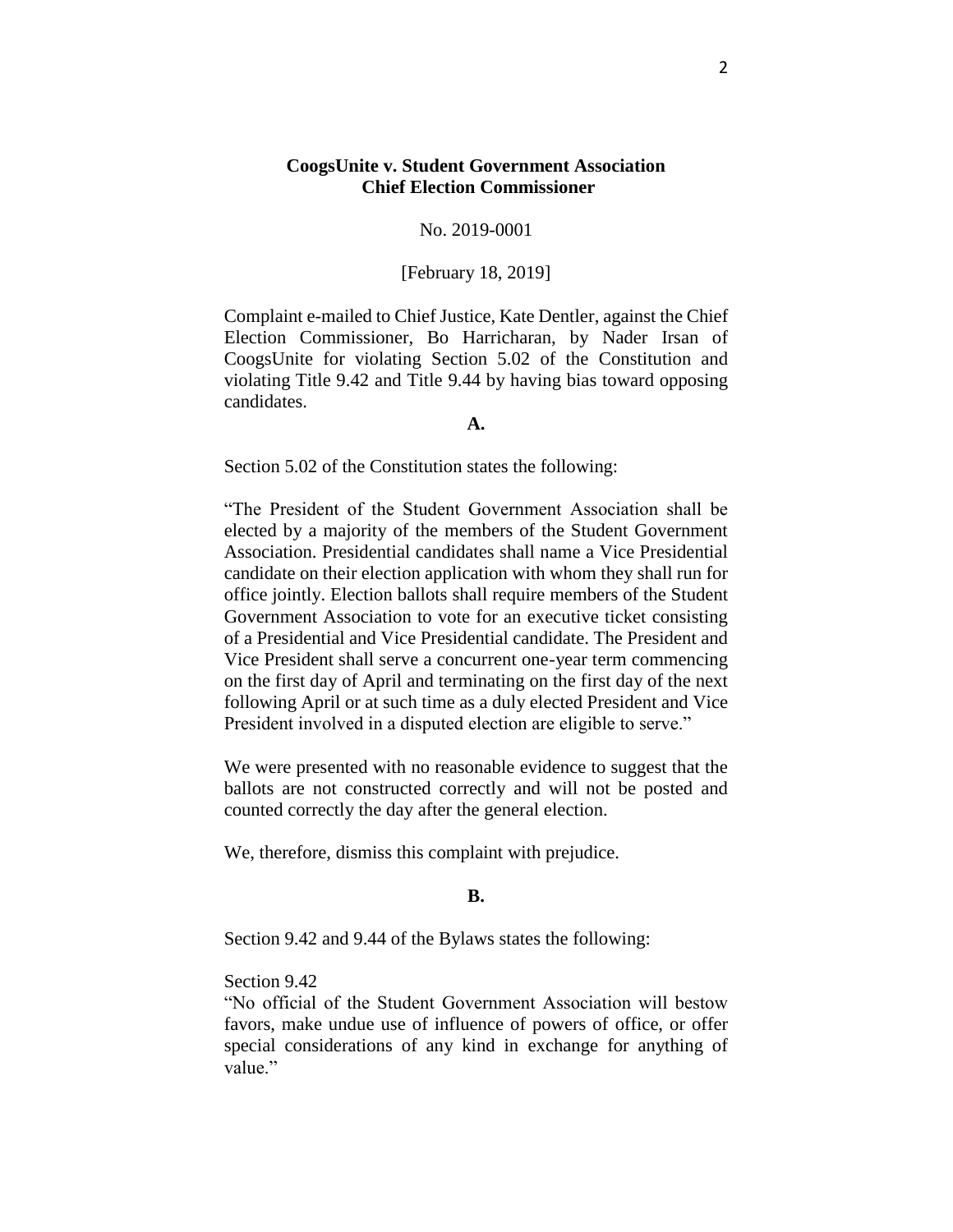Section 9.44

"Each Student Government official must make every reasonable attempt to fulfill their responsibilities to the best of their ability. Each member must discharge their duties in good faith and with due regard for the welfare of the entire Student Body."

Irsan claimed that Chief Election Commissioner Harricharan had intent to harm his and his party's campaign in a "blatant attempt to help CoogsUnite's opponents" by originally deeming him ineligible to run and contacting him on the last day to make the necessary arrangements to run. This decision was reversed, no evidence of damages toward Coogs Unite was submitted and no compelling evidence of further bias was submitted towards Irsan and his party.

This complaint is hereby dismissed without prejudice.

#### *It is so ordered.*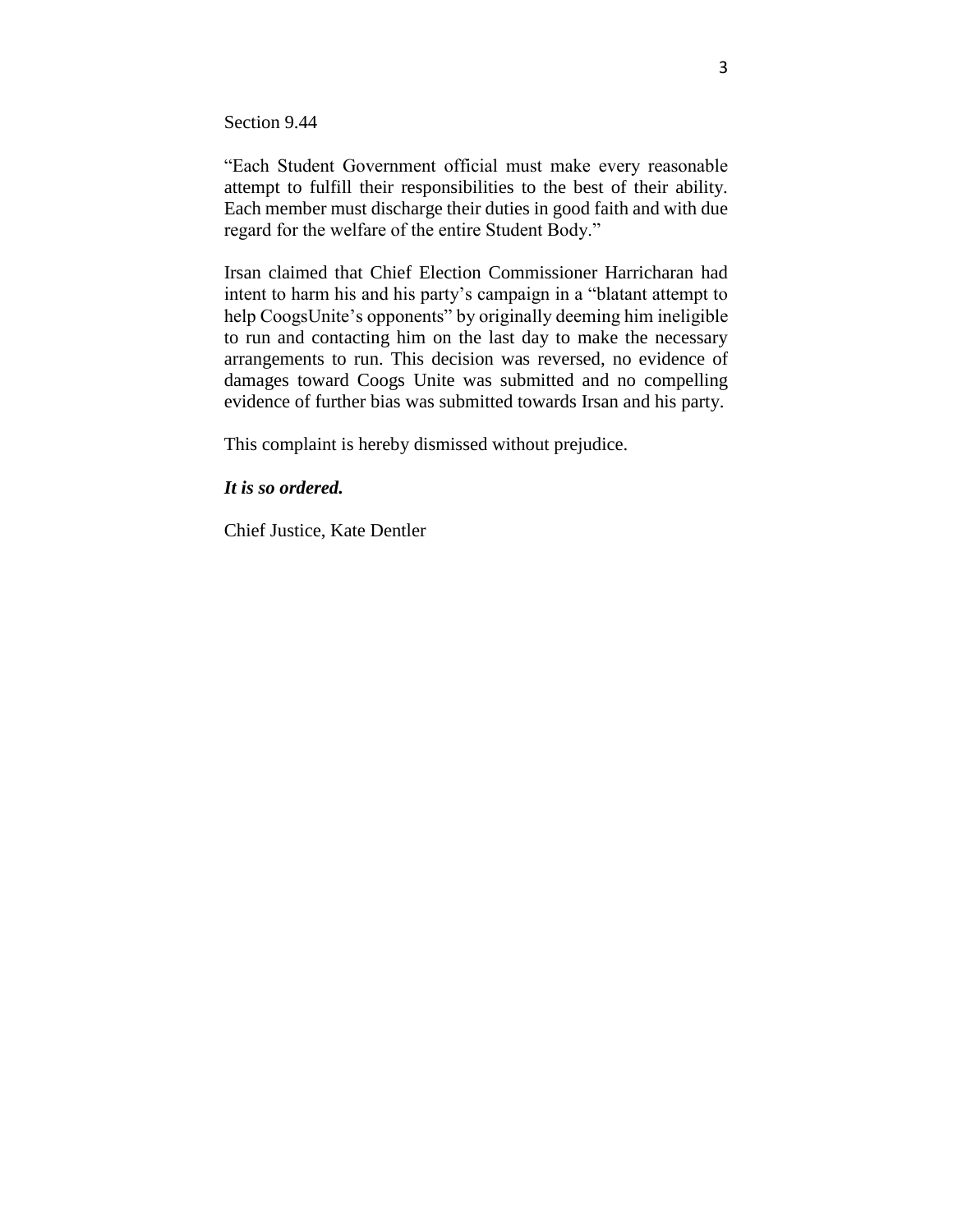# Justice Kauffman, Opinion of the Court

# SUPREME COURT OF THE STUDENT GOVERNMENT ASSOCIATION

# "COOGS UNITE", PETITIONERS v. STUDENT GOVERNMENT ASSOCIATION ELECTION **COMMISSION**

2019-0002

[February 26, 2019]

#### **Justice Kauffman delivered the opinion of the Court**

## **I**

Coogs Unite petitioned the Student Government Association (hereby known as "SGA") alleging a due process violation by the Chief Election Commissioner over complaints filed against CoogsUnite. The petition centers around the issue of the Chief Election Commissioner not having appointed a Chief Investigator pursuant to the Election Code. CoogsUnite claims that without a Chief Investigator, none of complaints against them were given proper due process. The Chief Election Commissioner claims that powers given to the Chief Investigator in the Election Code are shared with the Chief Election Commissioner. The complaints in question were, as titled in the 2019 SGA Election are "Complaint 4", "Complaint 5", and "Complaint 8". "Complaint 4" and "Complaint 5" were financial disclosure violations filed by the Chief Election Commissioner, "Complaint 8" was a violation of a campaign ban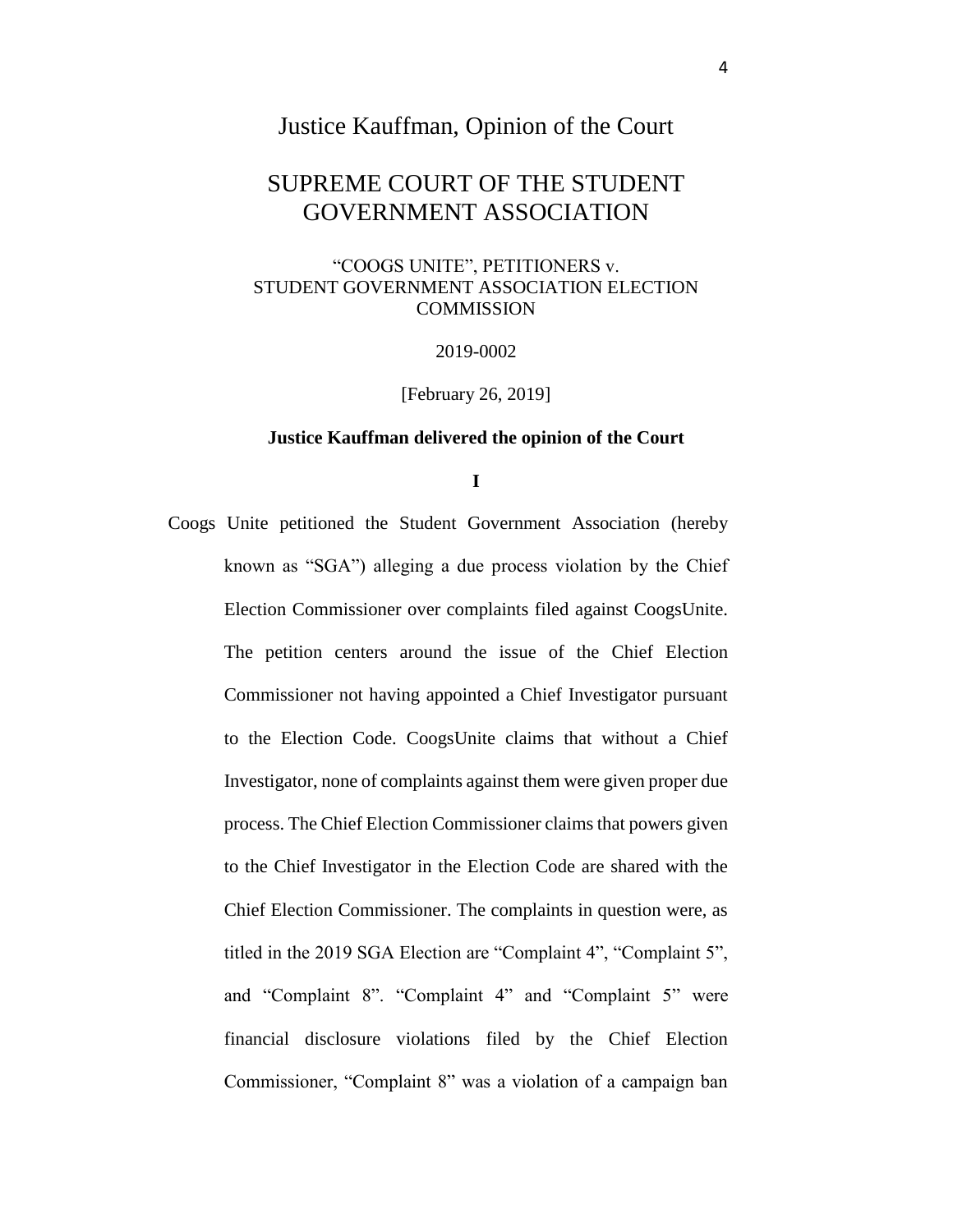filed by Maysarah Kazia, through the reporting portal on the SGA Website.

**A**

When comparing the explicitly stated powers of the Chief Investigator to the general authority of the Chief Election Commissioner, the two important sections of the Election Code are, Article  $2(7)(1)$  and Article  $2(7)(5)$ . In the opening paragraph, Article  $2(7)(5)$  states, "both the Commission and the Chief Investigator will have the power to," which is followed by granting broad investigatory powers. The Court decided that no due process violation has occurred if the Chief Election Commissioner investigates claims since both the Election Commission and the Chief Investigator possess that authority. There is only one responsibility specifically given to the Chief Investigator that is not possessed by the Chief Election Commissioner; Article  $2(7)(1)(c)$  states that the Chief Investigator must, "Present complaints to the Attorney General." Should the Election Commission submit a complaint directly to the Attorney General, the Court does find that to be a due process violation.

**B**

The complaint portal on the SGA website during the 2019 SGA Election is run by the Attorney General. Any complaints filed through that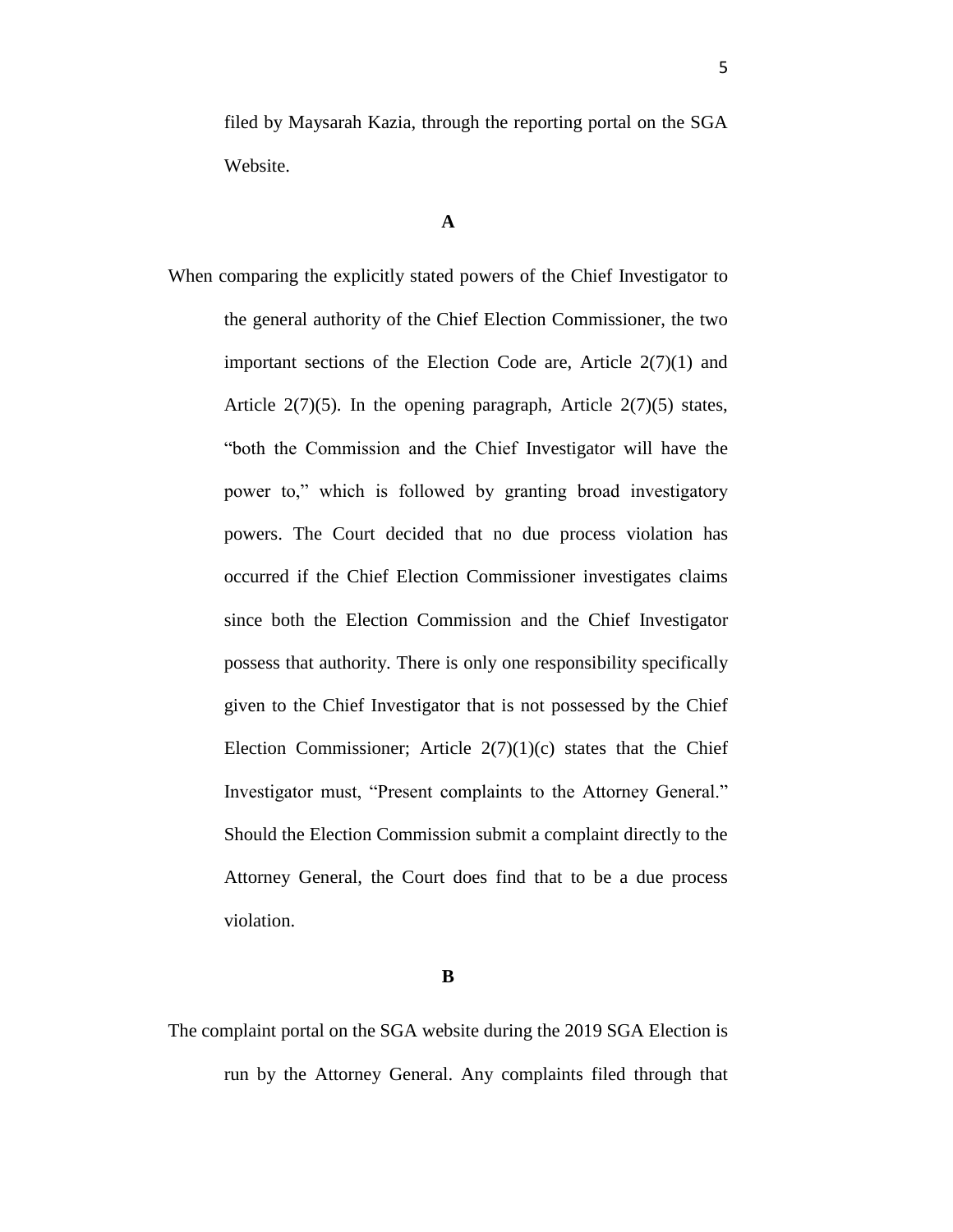portal are sent directly to the Attorney General who then forwards it to the Election Commission for investigation prior to making a decision. Due to the methods of how this system operates, the Court does not find that the Election Commission has presented complaints to the Attorney General. This is how "Complaint 8" was filed. Therefore, there was no due process violation. "Complaint 4" and "Complaint 5" were not filed through the portal. Those complaints were submitted directly from the Election Commission to the Attorney General. The Court rules that this constitutes a violation of Article  $2(7)(1)(c)$ , and, thus, constitutes a due process violation.

## **C**

Due to this violation, the Court hereby orders the following: anyone found to have been guilty of a complaint originating out of the Election Commission will have 12 hours from the announcement of the verbal order on February 24, 2019 at 5:00pm to submit an appeal on the merits of the complaint. Furthermore, the Supreme Court will claim original jurisdiction of all complaints originating out of the Election Commission, until such a time that the Election Commission becomes compliant with the Election Code. The Court urges the SGA Senate to correct the poor language of the Election Code and fully believes that to be the root of this case. Furthermore, the case originated out of a discrepancy of interpretation of "will",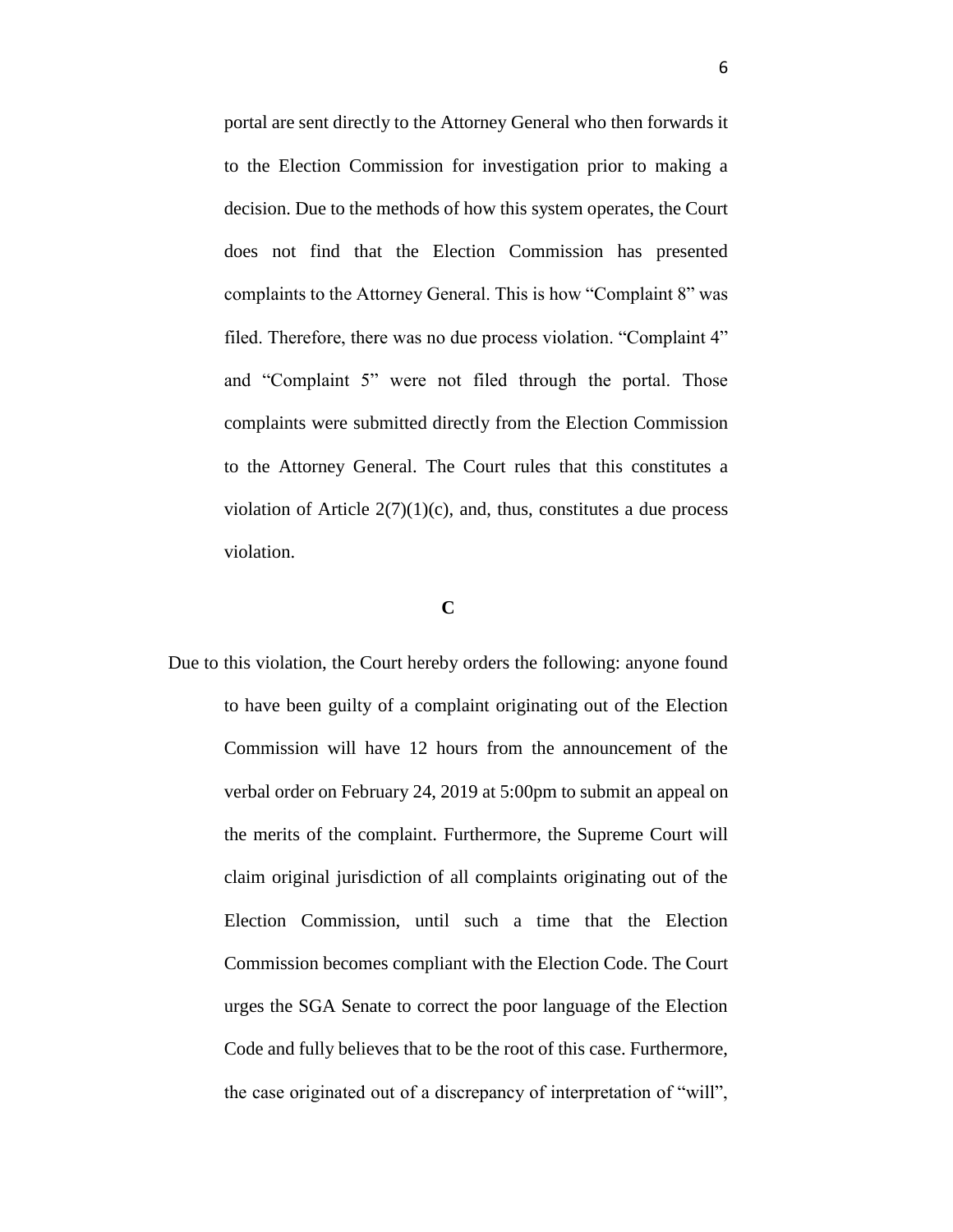"must", and "shall". Anything that is preceded by "will" or "must"

is mandatory; anything that is preceded by "shall" is not mandatory.

#### *It is so ordered.*

Associate Justice Elliot Kauffman

Joined by:

Chief Justice Kate Dentler Associate Justice Jacob Kratavil Associate Justice Lena Craven Associate Justice Edward Muñoz Associate Justice Stepheni Torres

#### **Associate Justice Mike Floyd concurring:**

#### *Summary*

The Constitution, Bylaws, and Election Code of the Student Government Association of the University of Houston set forth the rules and guidelines for each officer and department within the association. The governing texts provide clear and coherent grants, and limitations, of powers and authorities for each officer, body, and branch. The Court has unanimously observed widespread general inflations of authority by several officers within the student government association. Therefore, this opinion to case No.2019-0002 reiterates the Court's commitment to the principle of limited definitions of authority and establishes a comprehensive and final understanding of the endowments of powers and capabilities vested in officers by the Constitution, Bylaws,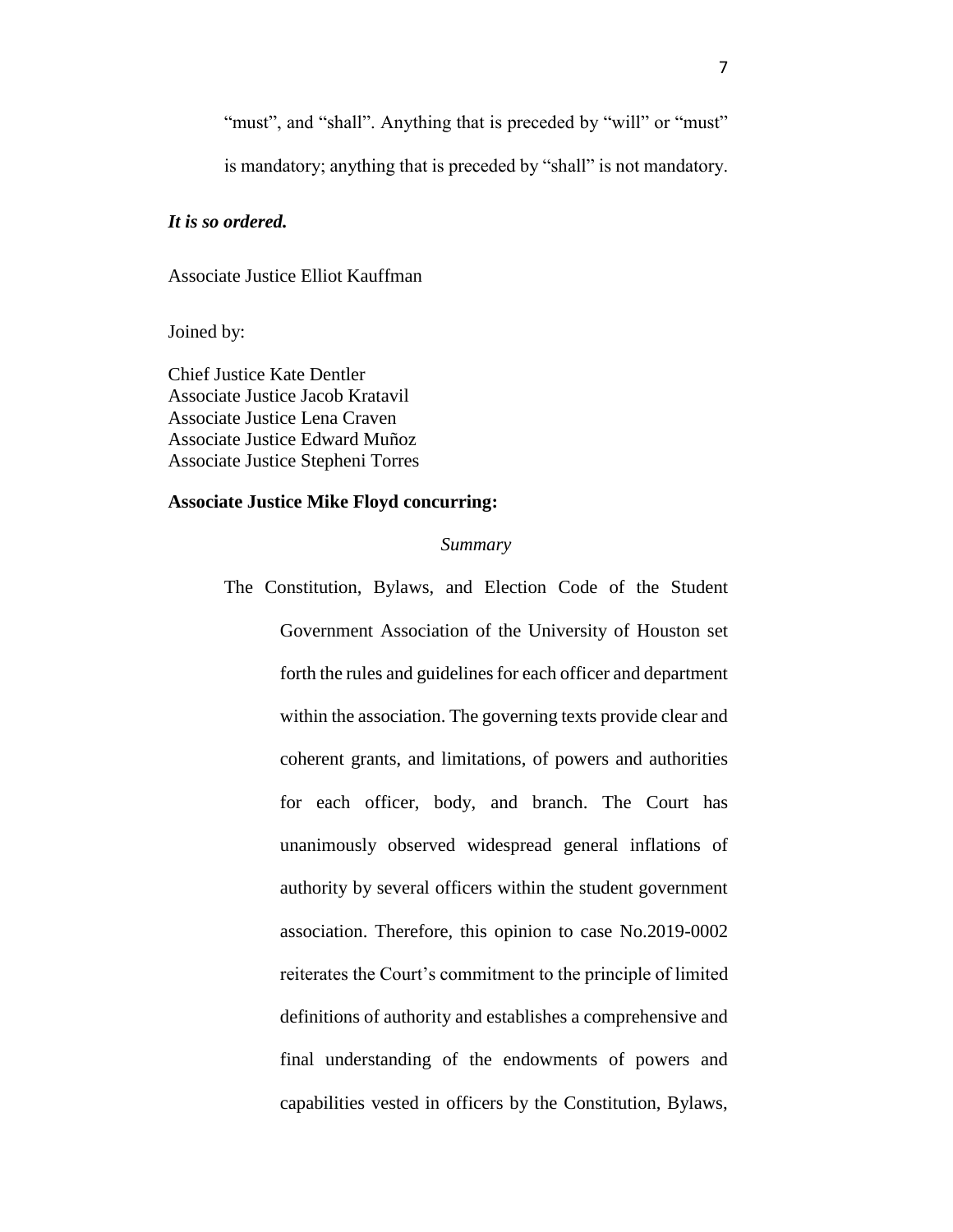and the Election Code. The Justices below - and all unanimously in deliberations - decide with finality that officers holding any position within the Student Government Association of the University of Houston cannot and will not expand their authority beyond the literal texts respective to their positions found in the Constitution, Bylaws, and Election Code of the Student Government Association of the University of Houston.

### *Opinion*

Case No.2019-0002, *CoogsUnite v. SGA Election Commission,*  presented the Court with a minor technical violation of the Election Code by the sitting Chief Election Commissioner, Bo Harricharran. Harricharran's failure to appoint a Chief Investigator, as stipulated by Article 2, Section 7 of the University of Houston Student Government Association Election Code, resulted in the violation of the due process rights of Coogs Unite. While the due process rights of every student and political party at the University of Houston are of the utmost importance, the Court's decision on *CoogsUnite v. SGA Election Commission* yielded a result that should reach far beyond the Election Code violations of Chief Election Commissioner Harricharran.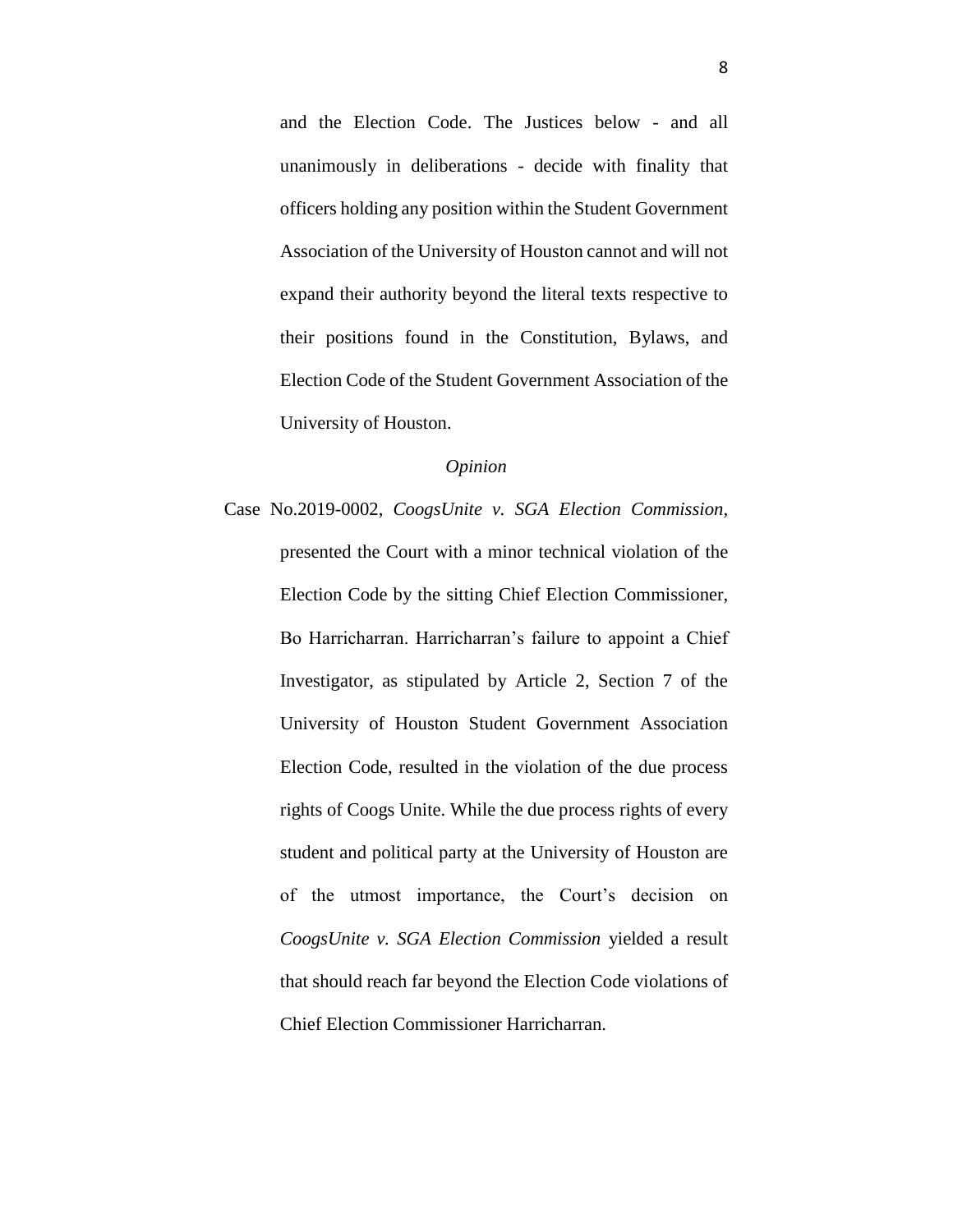- In *CoogsUnite v. SGA Election Commission,* Chief Election Commissioner Bo Harricharran defended her failure to appoint a Chief Investigator by claiming she had "not found the position of Chief Investigator necessary." However, Harricharran admitted she had assumed the powers of the Chief Investigator because she was unable, after 176 days in office, to fill the position. The logical conclusion from Harricharran's assumption of the Chief Investigator's powers points to the very necessity of the position. Regardless of the legislative inaptitude that bred the entirely technical issues found in *CoogsUnite v. SGA Election Commission,* it is Harricharran's defense of her inaction that is highly problematic and relatively dangerous for the University of Houston Student Government.
- The entirety of Harricharran's defense of her failure to complete her duties as Election Commissioner rests on two significant assumptions: 1) that the position of Chief Investigator was "unnecessary" despite being required by Article 2, Section 7 of the Election Code, and 2) that Harricharran possessed the powers to interpret the Election Code and accordingly choose which parts of Article 2 she would enforce or follow. The dangers of Harricharran's defense are quite clear: had the Court ruled in her favor, the Election Code would be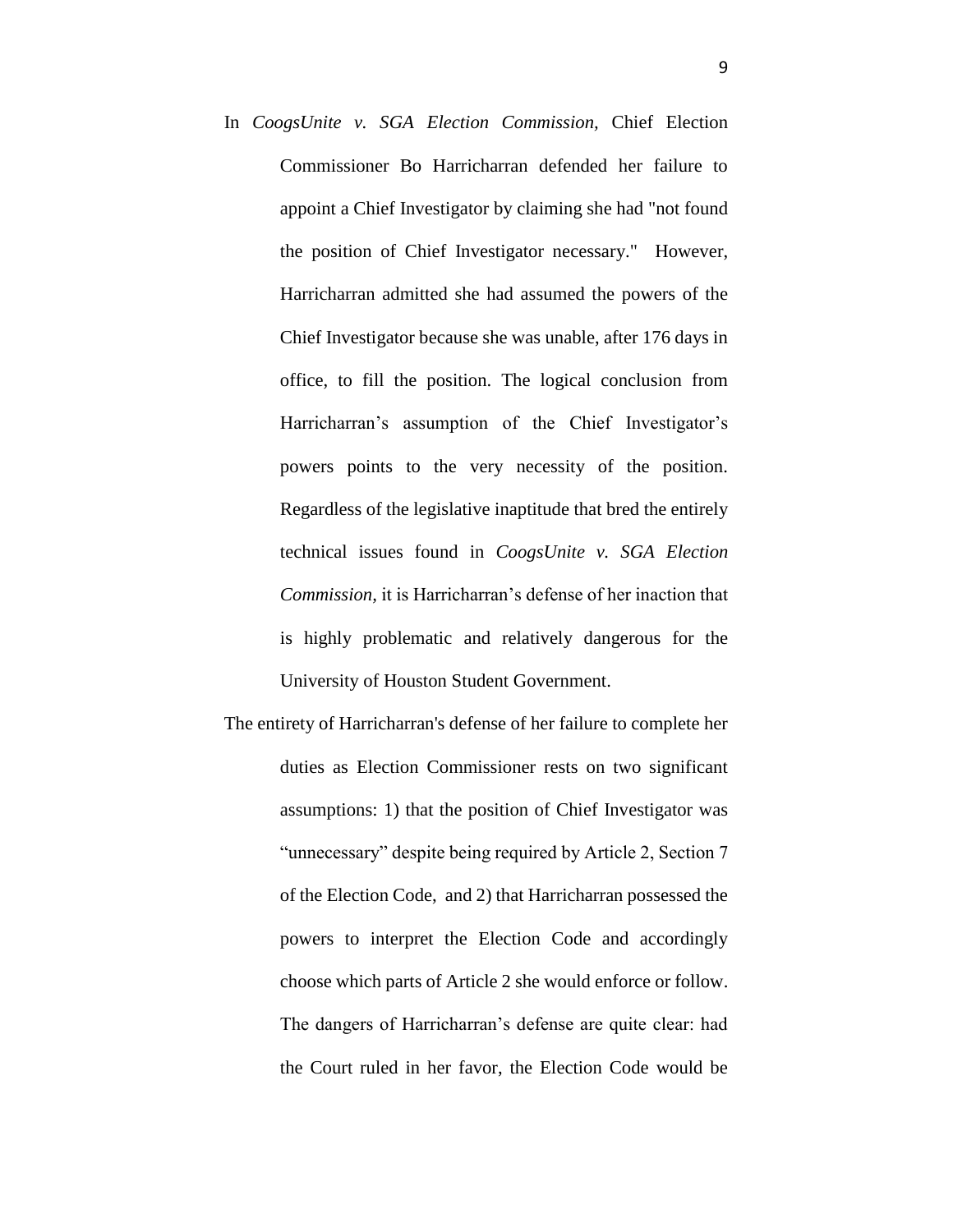merely advisory, subject to the will and interpretation of unelected individual appointees. By extension of the potential precedent, any rogue official, elected or unelected, who held irreverential views towards the founding documents would be unchecked, capable of construing or ignoring the texts to their conveniences. The Court unanimously ruled in the majority opinion that Harricharran's inflation of her authority was inappropriate and against the principles of constitutionalism – that a government which derives its authority from the people must follow the laws, rules, and principles to which the people consent. The threat to the rule of law from Harricharran's defense, as well as President Barrett's advisory opinion, presented disastrous implications for the entirety of the University and represented a seething practice that previous administrations, and Courts, have allowed to propagate within the ranks of every branch, department, and position. The Justices in agreement reject Harricharran and Barrett's political philosophy of expanding powers beyond the grants provided by the governing texts, as well as any and all actions that share the same dangerous foundations.

Any and every office or position within the Student Government Association of the University of Houston must act in accord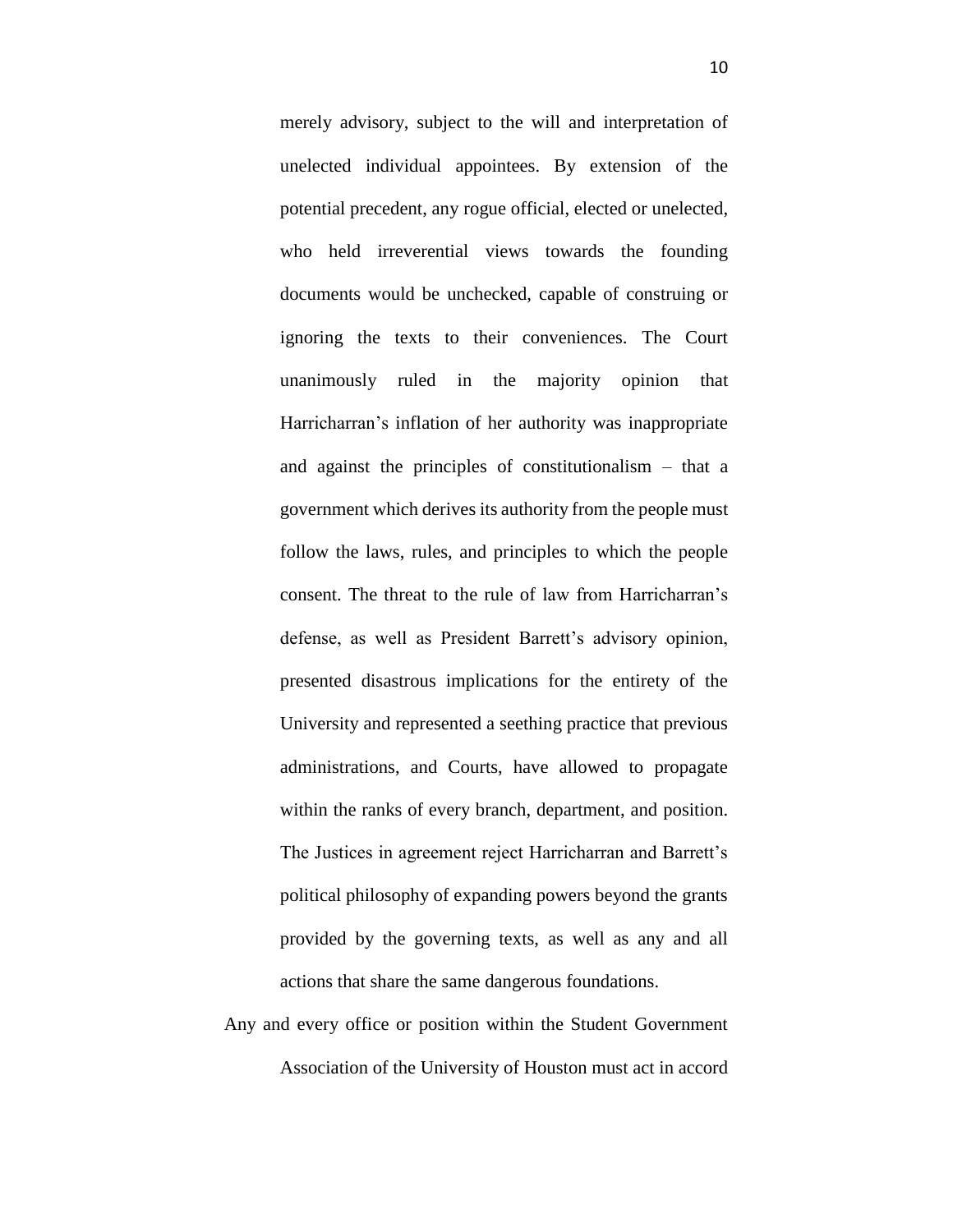with the grants and limitations of powers vested through and by the Constitution, Bylaws, and Election Code. Officials and officers, either elected or appointed, of the Student Government Association do not have the power to interpret the Constitution, Bylaws, or Election Code of the Student Government Association. Only the Supreme Court of the Student Government Association has the authority to interpret the language of the Constitution.

Therefore, it is the opinion of the Justices below, and all who value order and process, that all officers and officials, elected or appointed, must follow grants and limitations of powers vested in them by the Constitution, Bylaws, and Election Code. Any assumption of powers, whether they be explicit or oblique, beyond the literal grants of authority by any officer or official subjects said individual, and those implicated or involved in such an assumption of power, to the full extent of the Student Government Association disciplinary process. Further, no individual officer or official of the Student Government Association, aside from the Justices of the Supreme Court, can unilaterally apply an interpretation of the Constitution, Bylaws, or Election Code to their position. As the Court is the final authority on any and all interpretations of the Constitution, Bylaws, and the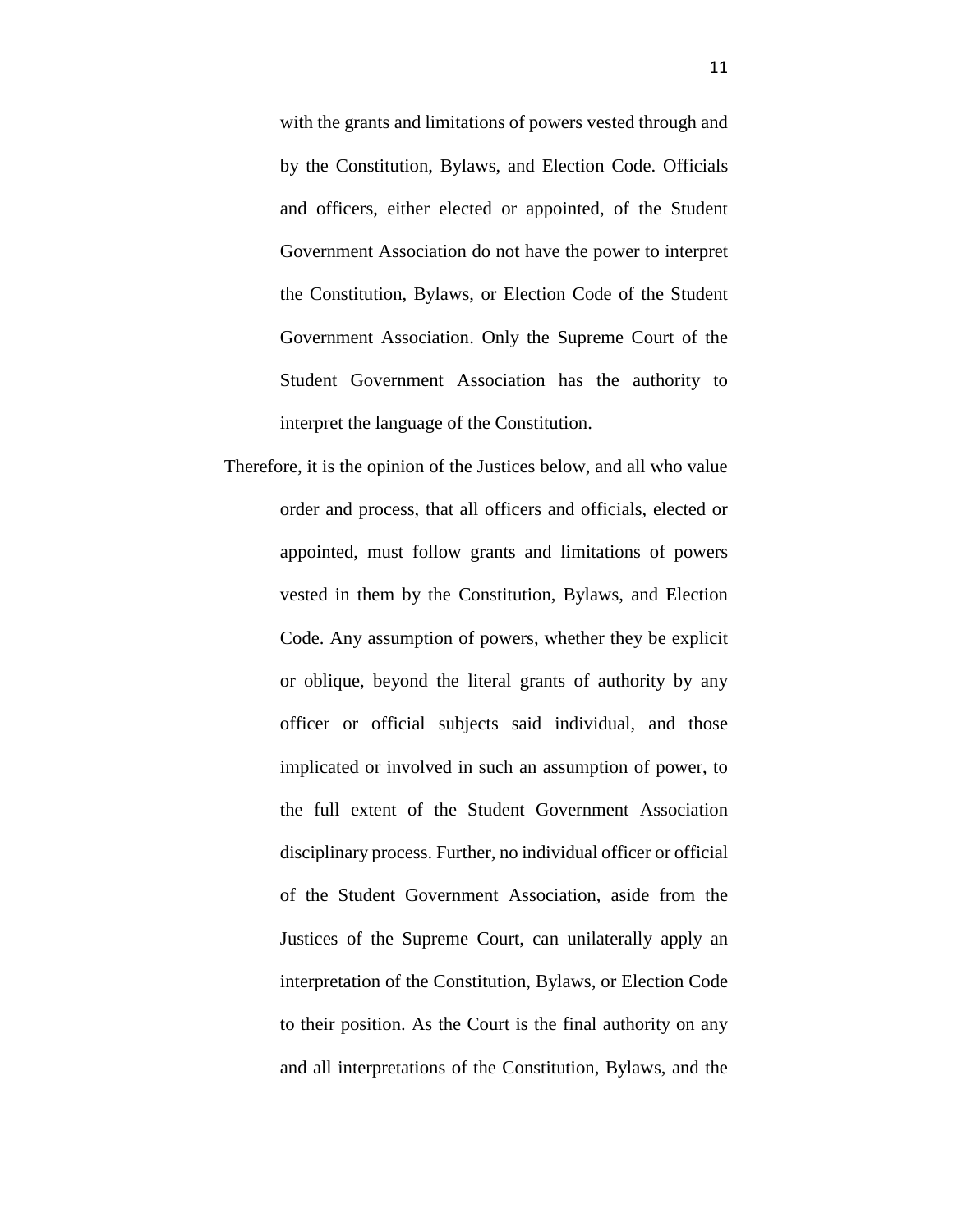Election Code, the Supreme Court of the University of Houston stands ready to offer advisory opinions on constitutional questions or difficulties.

## *It is the Opinion of the Justices.*

Associate Justice Mike Floyd

Joined By: Associate Justice Ben Solis

## **Associate Justice Matthew Stell concurring:**

*Opinion*

No.2019-0002, *CoogsUnite v. Student Government Association Election Commission,* required the Student Government Association Supreme Court to examine and scrutinize two issues: the interpretive authority of officers and the complexing verbiage used in the current SGA Election Code. Bo Harricharran, Chief Election Commissioner for the 2019 SGA Elections, deemed the position of Chief Investigator "not necessary" during her tenure. Article 2, Section 7, Clause 1 of the SGA Election Code clearly and explicitly states that "the Chief Election Commissioner will appoint a Chief Investigator as a staff officer of the Election Commission". By Harricharran not appointing a Chief Investigator, she violated the Election Code and engaged in an act of complete and total nonfeasance. In the Court's opinion for No.2019-0002, the Justices unanimously agreed that when the words "shall" or "may" are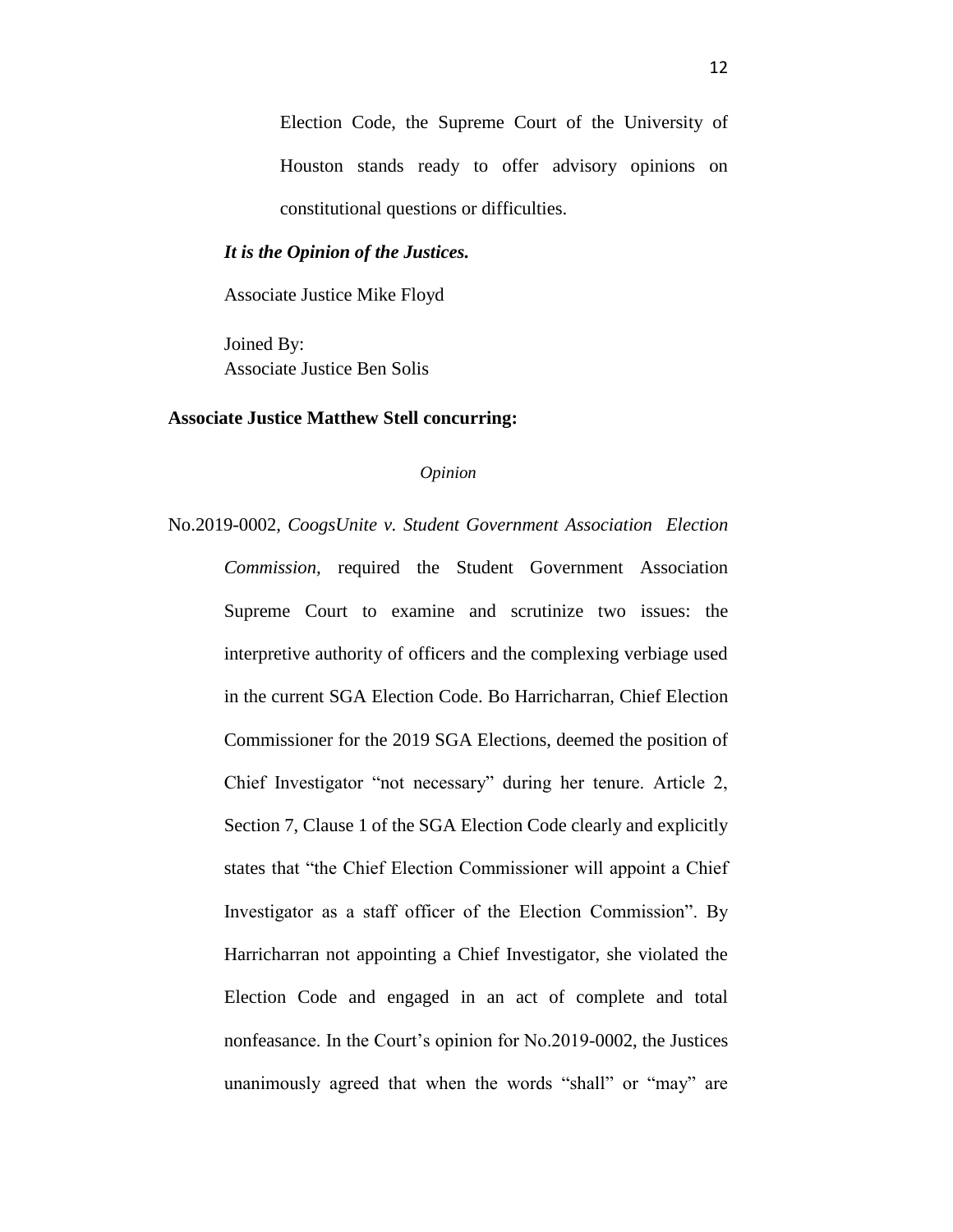utilized in any governing documents or legislation, they are defined as discretionary powers, whereas the words "will" or "must" are considered mandatory. From this point forward, any interpretations not laid out by the Court in No.2019-0002 are invalid, unless reversed by a subsequent court.

But the pertinent concern that must be addressed is the inconsistency and poor language employed in the recently amended SGA Election Code. This fault is that of the SGA Senate alone, who voted to amend the document by way of resolution, also known as *SGAB-55001* in April of 2018; the first month of the Barrett Administration and Speakership of Andrew Trinh. While a sense of vagueness has been applied in many governing documents for hundreds of years, the ambiguity and impreciseness in this document ultimately led to No.2019-0002. In Article 2, Section 7, Clause 1, Subsection D, the Chief Investigator is to "perform any other functions or duties as are requested by the Commission in relation to their position as Chief Investigator". Harricharran interpreted this as that the duties of the Chief Investigator are at her discretion, reasoning to why she wrongly believed she possessed the right to deem the position not necessary. In her defense, Harricharran also argued that the Chief Investigator was a not position within the Election Commission due to Article 2, Section 2, Clause 1 stating that "The Election Commission must be composed of a Chief Election Commissioner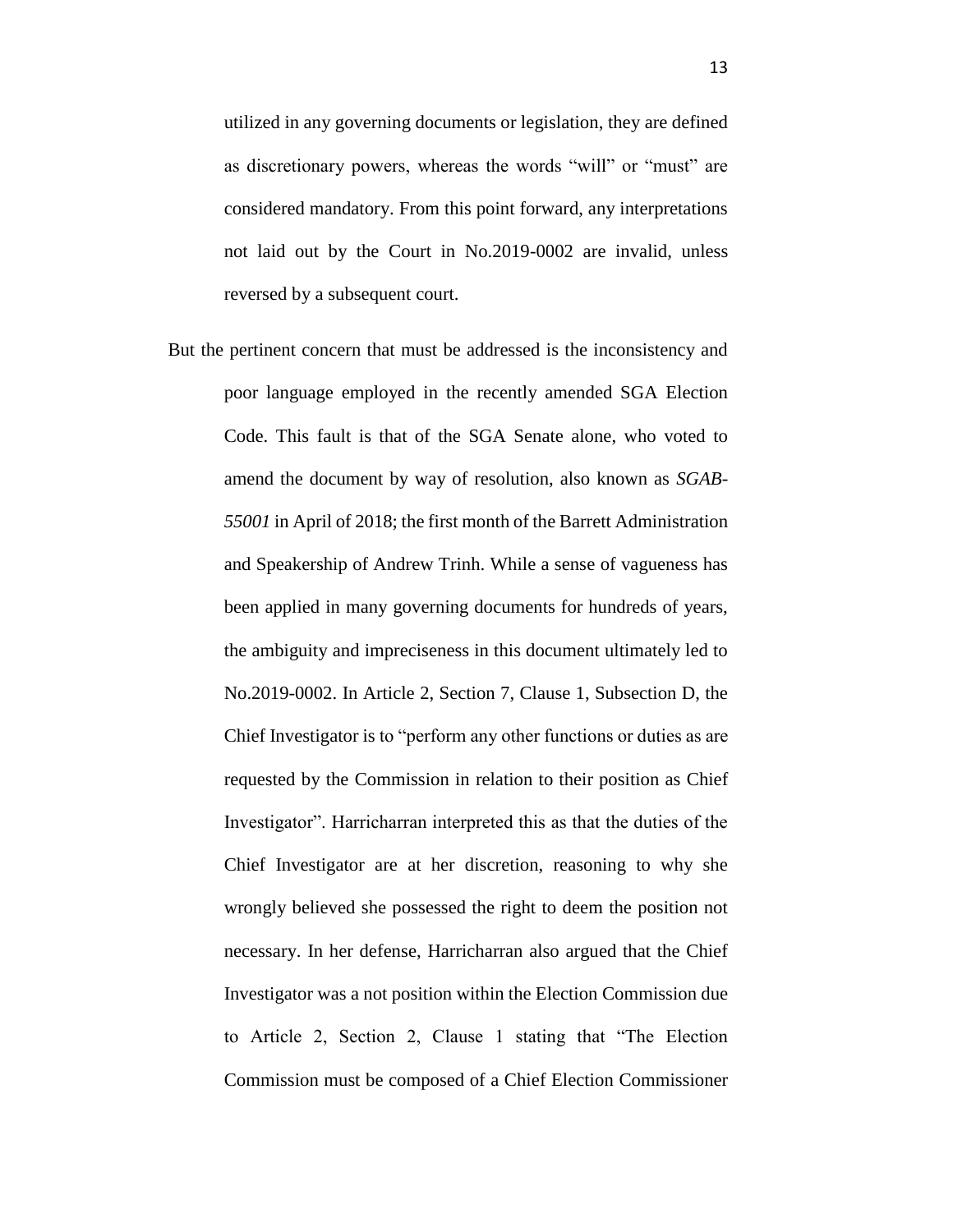and at least two Associate Election Commissioners". It is also very much unclear to the Court whether or not the Chief Investigator retains sole investigatory responsibilities. According to Article 2, Section 7, Clause 1, Subsection C, the Chief Investigator is to "present complaints to the Attorney General". Confusion as to who holds the absolute power to investigate continues in Article 2, Section 7, Clause 5 as it states that "both the Commission and Chief Investigator will have the power to c) require by order that any candidate, or authorized agent thereof, furnish any records, reports, forms, documents, or other evidence as may be requested". These few but significant examples led to speculative interpretations. If the overall document was much more comprehensible as it relates to the position of Chief Investigator and its role within the Election Commission, it is much more easier to believe that No.2019-0002 would have had no need to be argued before the Court. It is the exclusive responsibility of the SGA Senate to ensure that these governing documents are logical, sensible, and practical.

For the many reasons aforementioned, the Court requests that the SGA Senate, at its earliest convenience, revise the Election Code for the sake of general understanding. Such revisions will bring clarity and coherence to a process in which we democratically elect our representatives. A governing body cannot rely on erratic and fluctuating documents that produce nothing less than perplexity and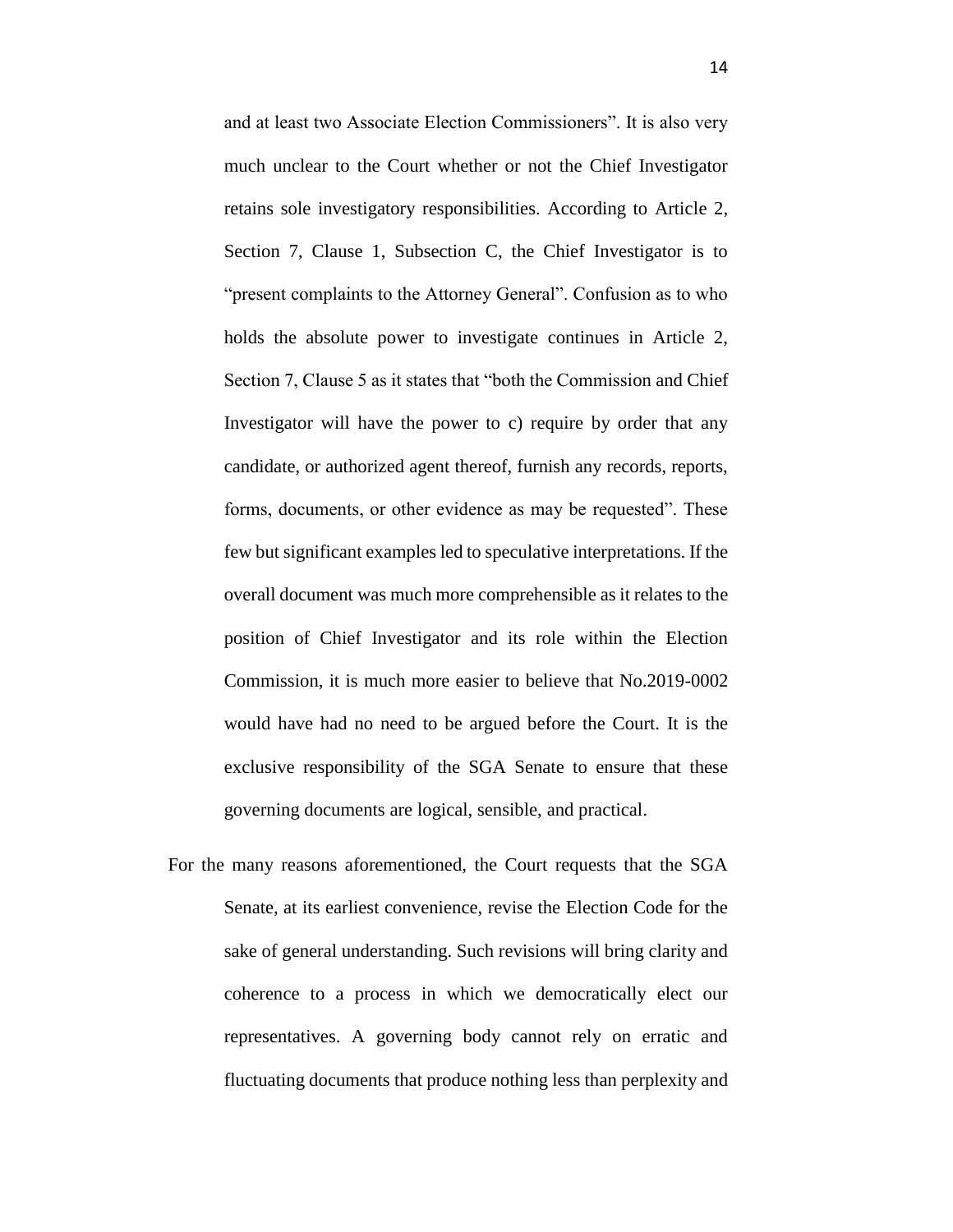disarray. The Student Government Association, at the minimum, deserves consistency. It is in this spirit, that the Court pleads with the SGA Senate to provide major rectifications to the SGA Election Code.

# *It is the Opinion of the Justice.*

Associate Justice Matthew Stell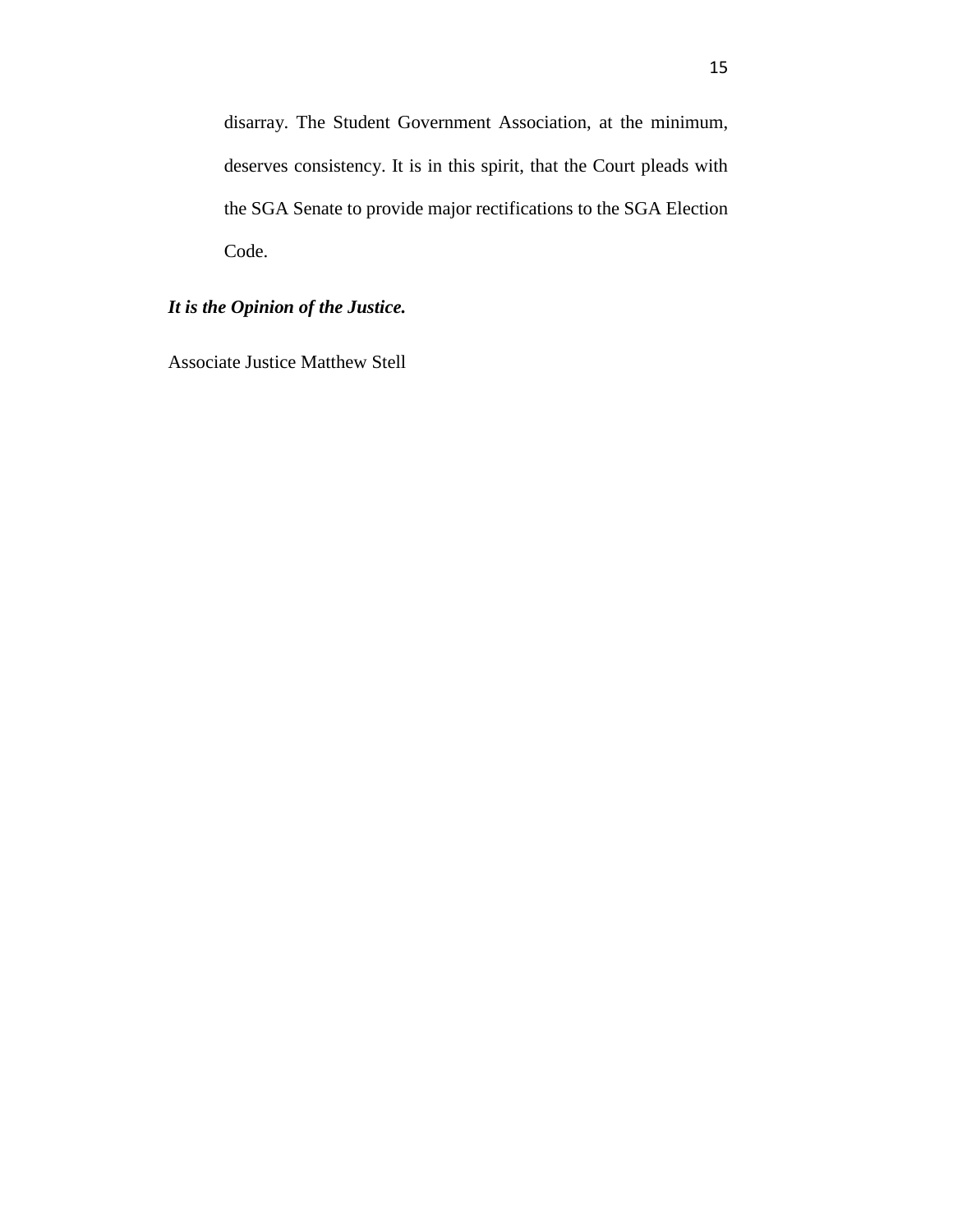# **COOGSUNITE REQUEST FOR WRIT OF CERTORARI**

## No. 2019-0003

# [February 25, 2019]

Petition for writ of certiorari denied. CoogsUnite petitioned pursuant in the order expressed in *CoogsUnite v. Student Government Association* (hereby known as "SGA") *Chief Election Commissioner* to appeal "Complaint 5" as titled in the 2019 SGA election. There was no evidence produced appealing merit, which was the requirement.

Therefore, the Supreme Court of SGA denies the writ of certiorari.

# *It is so ordered.*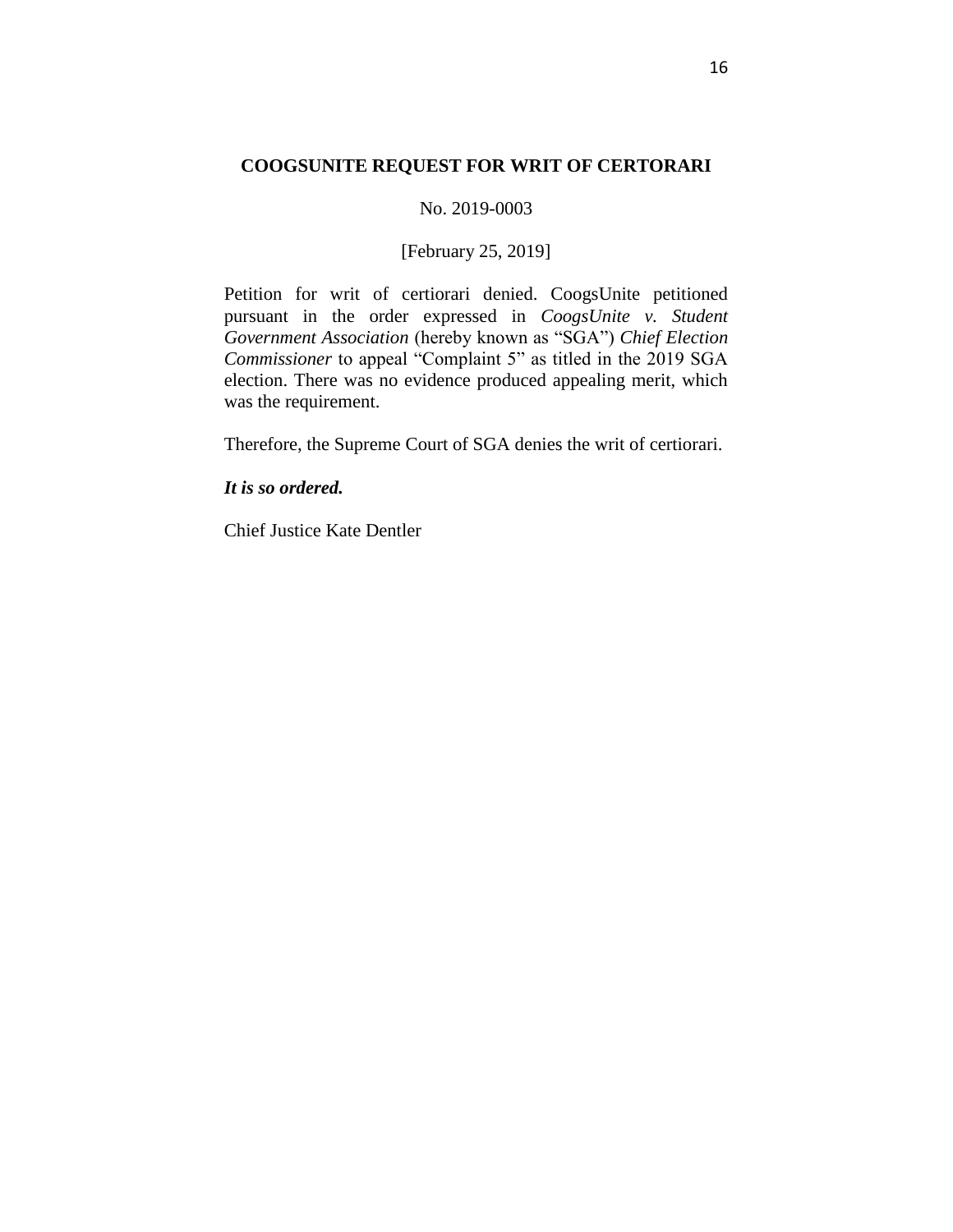# **COOGSUNITE REQUEST FOR WRIT OF CERTIORARI**

## No. 2019-0004

# [February 26, 2019]

Petition for writ of certiorari denied. CoogsUnite petitioned to appeal "Complaint 13" as titled in the 2019 Student Government Association (hereby known as "SGA") Election. There is no evidence to suggest that the complaint process and investigation was not sufficiently handled, or extraordinary levels of evidence to suggest the decision was incorrect based on the merits.

Therefore, the Supreme Court of SGA denies the writ of certiorari.

## *It is so ordered.*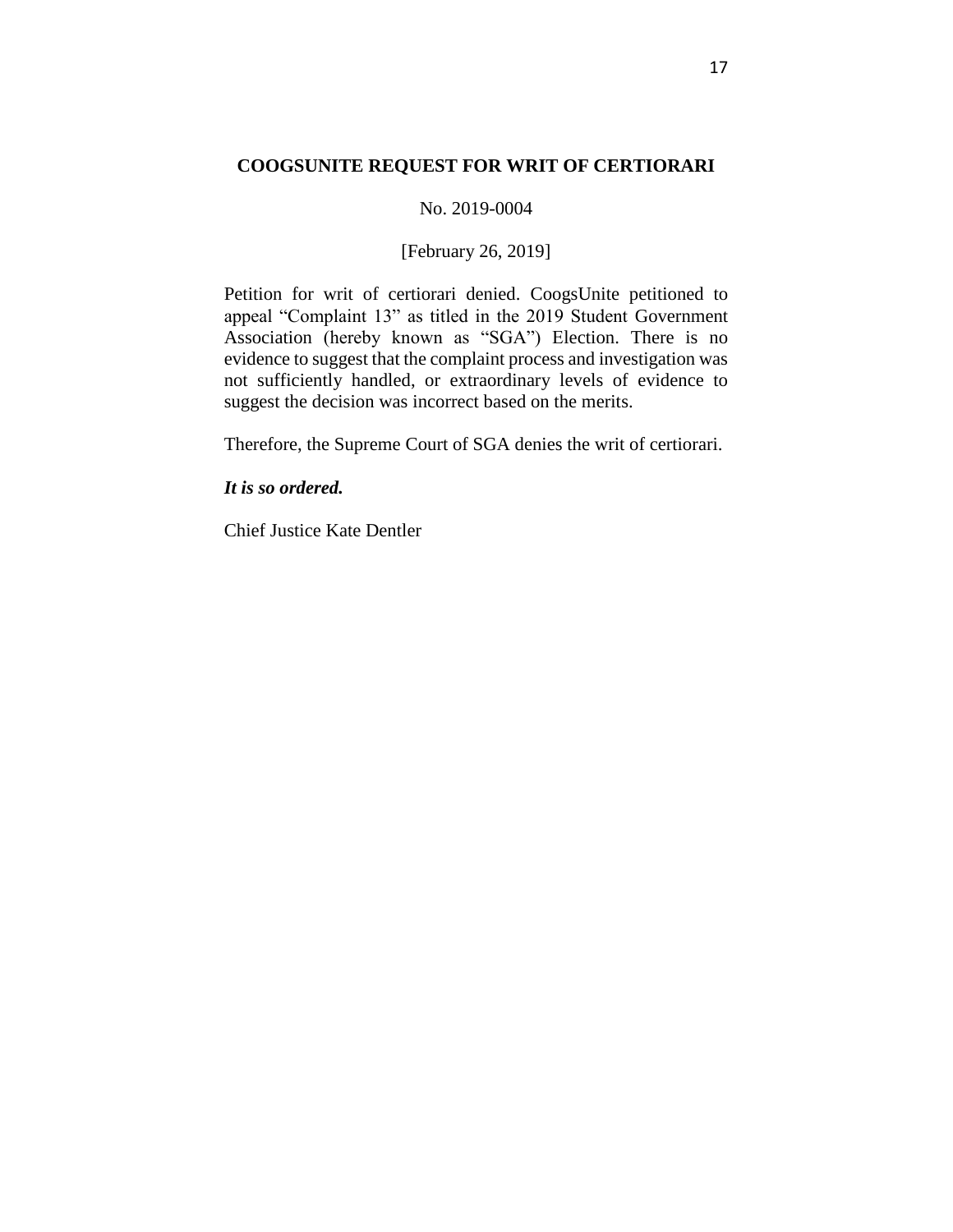#### No. 2019-0005

#### [March 4, 2019]

Complaint e-mailed to Chief Justice Kate Dentler against Student Government Association (hereby known as "SGA") Election Commission by Randolph Campbell for violating Art. 5, Section 4.06 of the SGA Election Code by alleging the SGA Election Commission failed to randomize the ballot.

#### **A.**

Article 5, Section 4.06 of the Election Code states the following:

"Ballot positions will be randomized by the online voting system each time they are accessed. If a candidate withdraws from the election or is disqualified following the establishment of the online ballot, but no sooner than four (4) days prior to the start of voting, their names will be replaced by "withdrawn" on all ballots. The Election Commission will notify the appropriate University personnel administering the online ballot system regarding the withdrawal or disqualification of the candidates prior to the start of voting"

The Election Code clearly states that the "Ballot positions will be randomized". In *CoogsUnite v. SGA Election Commission*, the Court clarified that "will" means mandatory. In a statement responding to the complaint filed by Campbell, the Election Commission's office explained that the program being used "could not randomize rank choice options" and because of this, the ballot was arranged "alphabetically to eliminate the possibility of personal biases". The Election Commission's ordering of the candidates on the ballot is a direct violation of the Election Code.

The Court finds that the ballot was not properly ordered according to the Election Code. However, there is no evidence presented to lead to the conclusion that the election results were significantly affected by this error. More importantly, vacating the election results after the election has concluded will create a significant burden to the student body. We, therefore, mandate that next year's ballots must be compliant or legislation must be passed to change the rules of the ballot order or the result will be vacated.

## *It is so ordered.*